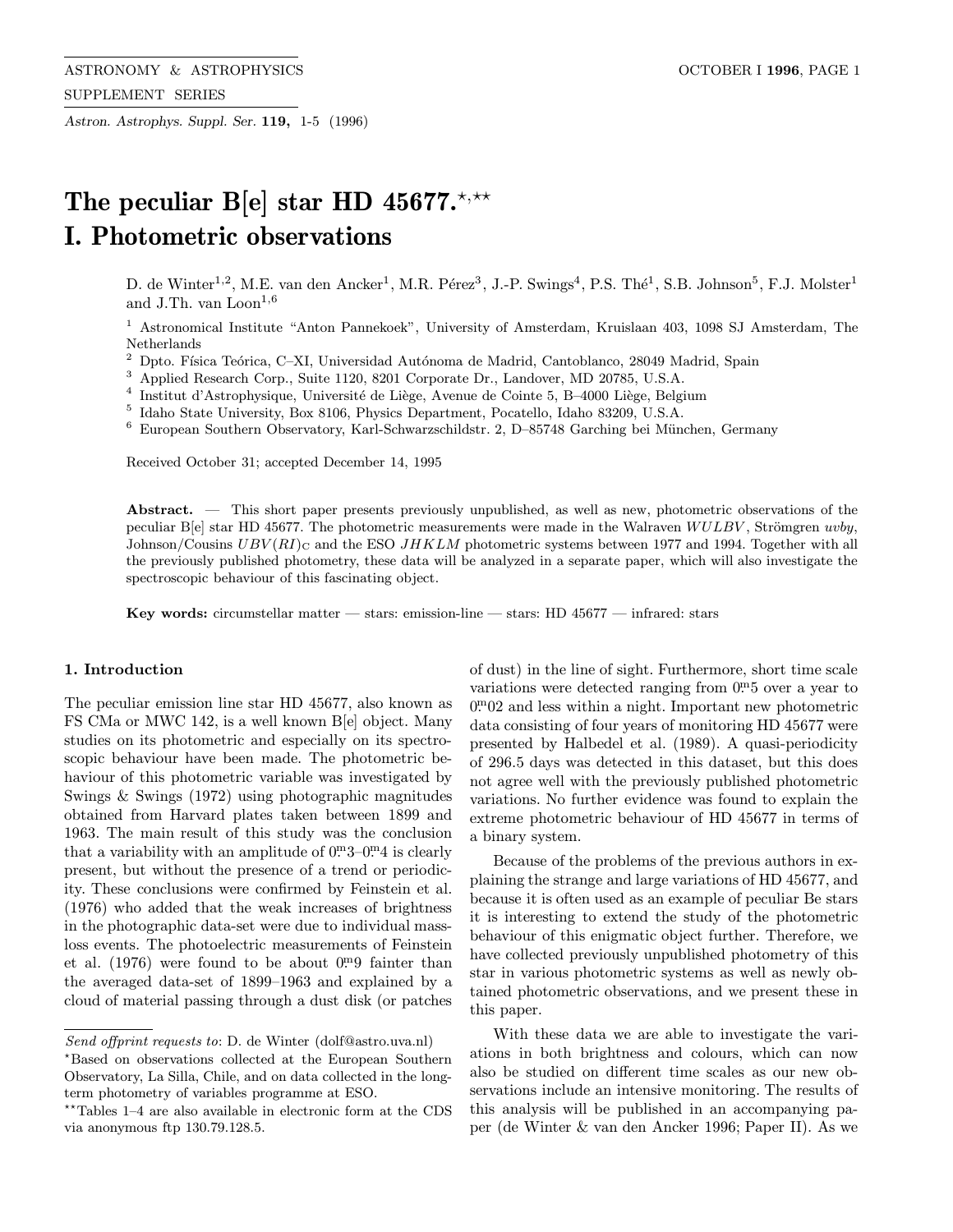collected all historical published spectra as well, Paper II also contains a description of the spectroscopic behaviour of HD 45677 and of possible connections of the different types of photometric variations with spectroscopic data.

Table 2. Unpublished and new Strömgren photometric data of HD 45677

#### 2. Observations

Table 1. Walraven photometric data of HD 45677

| $JD - 2440000$ | V        | $V-B$ |       | $B-L$ $B-U$ | $B-W$ | Vл    |
|----------------|----------|-------|-------|-------------|-------|-------|
| 4596.774       | $-0.721$ | 0.034 | 0.037 | 0.040       | 0.082 | 8.671 |
| 4597.699       | $-0.742$ | 0.029 | 0.042 | 0.062       | 0.101 | 8.724 |
| 4599.788       | $-0.708$ | 0.036 | 0.039 | 0.042       | 0.084 | 8.638 |
| 4601.797       | $-0.739$ | 0.028 | 0.044 | 0.061       | 0.101 | 8.717 |
| 4604.771       | $-0.744$ | 0.030 | 0.046 | 0.063       | 0.110 | 8.729 |
| 4607.692       | $-0.729$ | 0.030 | 0.042 | 0.051       | 0.090 | 8.692 |
| 4617.749       | $-0.717$ | 0.036 | 0.045 | 0.057       | 0.100 | 8.661 |
| 4618.744       | $-0.719$ | 0.034 | 0.043 | 0.061       | 0.104 | 8.666 |
| 4620.669       | $-0.708$ | 0.036 | 0.036 | 0.035       | 0.081 | 8.638 |
| 4621.668       | $-0.732$ | 0.030 | 0.041 | 0.047       | 0.088 | 8.699 |
| 4622.729       | $-0.743$ | 0.029 | 0.049 | 0.071       | 0.113 | 8.727 |
| 4623.716       | $-0.721$ | 0.030 | 0.044 | 0.064       | 0.106 | 8.672 |
| 4624.712       | $-0.720$ | 0.032 | 0.040 | 0.053       | 0.097 | 8.669 |
| 4630.718       | $-0.717$ | 0.031 | 0.043 | 0.063       | 0.106 | 8.661 |
| 4631.733       | $-0.727$ | 0.030 | 0.045 | 0.063       | 0.104 | 8.687 |
| 4632.731       | $-0.727$ | 0.032 | 0.044 | 0.066       | 0.108 | 8.686 |
| 4633.720       | $-0.720$ | 0.032 | 0.045 | 0.060       | 0.100 | 8.669 |

Photometric data in the Walraven WULBV system of HD 45677 were obtained in December 1980 and January 1981 at the 90 cm Dutch Light Collector at the European Southern Observatory (ESO), La Silla, Chile, but were unpublished up to now. Measuring and reduction procedures have been explained by Lub & Pel (1977). Typical errors in these data, given in  $log_{10}$  intensity values, are 0.004, 0.003, 0.009, 0.004, and 0.006, for  $V, V - B, B - L, B - U$ , and  $B-W$ , respectively. The measurements obtained through a 21" 5 diaphragm are listed in Table 1. The last column in this table lists the corresponding  $V$  magnitude in the Johnson system, computed using the formula derived by Pel (1976).

Photometric data in the Strömgren *uvby* system of HD 45677 were obtained in January 1979 at ESO, in February 1993 at the Cerro Tololo Inter-American Observatory (CTIO) and in August 1993 and January 1994 at ESO. The 1993 CTIO observations, during which the  $\beta$  index was also measured, were done with the Lowell 60 cm telescope, equipped with an RCA 31034A (Quantacon) photomultiplier, whereas the ESO observations were carried out with the Danish 50 cm telescope equipped with an identical photomultiplier and using a  $17<sup>′</sup>$  diaphragm. The August 1993 observations were part of the longterm photometry of variables (LTPV) programme at ESO (Manfroid et al. 1991; Sterken et al. 1993, 1995). The new

| $JD - 2440000$         | $\boldsymbol{y}$ | $b-y$            | $m_1$            | c <sub>1</sub>   | $\beta$                  |
|------------------------|------------------|------------------|------------------|------------------|--------------------------|
| 3887.6222              | 8.664            | 0.112            | 0.018            | 0.114            |                          |
| 3887.6389              | 8.669            | 0.113            | 0.015            | 0.114            |                          |
| 3887.6538              | 8.673            | 0.111            | 0.018            | 0.109            |                          |
| 3887.6677              | 8.672            | 0.115            | 0.022            | 0.105            | $\overline{\phantom{0}}$ |
| 3888.6365              | 8.677            | 0.109            | 0.004            | 0.162            |                          |
| 3888.6490              | 8.682            | 0.095            | 0.019            | 0.172            |                          |
| 3888.6615              | 8.683            | 0.098            | 0.018            | 0.166            |                          |
| 3888.6740              | 8.678            | 0.098            | 0.024            | 0.163            | $\overline{a}$           |
| 3890.6490              | 8.666            | 0.110            | 0.020            | 0.086            | $\overline{a}$           |
| 3890.6649              | 8.649            | 0.116            | 0.009            | 0.100            |                          |
| 3890.6802              |                  | 0.104            | 0.023            | 0.107            | $\frac{1}{1}$            |
| 3892.6302              | 8.589            | 0.109            | 0.029            | 0.084            | $\overline{a}$           |
| 3892.6441              | 8.581            | 0.113            | 0.028            | 0.086            |                          |
| 3892.6583              | 8.578            | 0.117            | 0.024            | 0.078            | $\overline{a}$           |
| 3892.6743              | 8.594            | 0.110            | 0.027            | 0.092            | $\overline{\phantom{0}}$ |
| 3892.6896              | 8.606            | 0.113            | 0.017            | 0.094            |                          |
| 3893.6406              | 8.571            | 0.100            | 0.018            | 0.061            | $\overline{a}$           |
| 3893.6576              | 8.550            | 0.118            | 0.006            | 0.052            | $\overline{a}$           |
| 3893.6747              | 8.554            | 0.112            | 0.015            | 0.046            | $\overline{a}$           |
| 3893.6910              | 8.582            | 0.104            | 0.015            | 0.054            | $\overline{a}$           |
| 3893.7066              | 8.568            | 0.109            | 0.013            | 0.056            | $\overline{a}$           |
| 3893.7229              | 8.561            | 0.111            | 0.015            | 0.052            | $\overline{a}$           |
| 3894.6295              | 8.611            | 0.101            | 0.023            | 0.114            | $\overline{a}$           |
| 3894.6354              | 8.603            | 0.110            | 0.010            | 0.131            |                          |
| 3894.6628              | 8.606            | 0.104            | 0.023            | 0.115            |                          |
| 9022.6223              | 8.1857           | 0.1023           | 0.0288           | 0.0157           | 2.3176                   |
| 9022.6256              | 8.1703           | 0.1011           | 0.0229           | 0.0216           | 2.3159                   |
| 9022.6272              | 8.1787           | 0.0977           | 0.0360<br>0.0320 | 0.0199<br>0.0221 | 2.3086                   |
| 9022.7278<br>9022.7311 | 8.1770<br>8.1804 | 0.1004<br>0.1060 | 0.0386           | 0.0059           | 2.3163<br>2.3098         |
| 9022.7327              | 8.1856           | 0.1003           | 0.0180           | 0.0239           | 2.3116                   |
| 9023.6490              | 8.2016           | 0.1102           | 0.0314           | 0.0184           | 2.3049                   |
| 9023.6524              | 8.2056           | 0.1108           | 0.0317           | 0.0189           | 2.2999                   |
| 9023.6539              | 8.2116           | 0.1061           | 0.0422           | 0.0186           | 2.3187                   |
| 9023.7215              | 8.1546           | 0.0906           | 0.0147           | 0.0125           | 2.3221                   |
| 9023.7249              | 8.1997           | 0.1053           | 0.0484           | 0.0159           | 2.3184                   |
| 9023.7265              | 8.2076           | 0.1093           | 0.0473           | 0.0241           | 2.3232                   |
| 9024.6409              | 8.2214           | 0.1108           | 0.0288           | 0.0199           | 2.3085                   |
| 9024.6448              | 8.2385           | 0.1073           | 0.0370           | 0.0234           | 2.3122                   |
| 9024.6465              | 8.2587           | 0.1092           | 0.0453           | 0.0206           | 2.3098                   |
| 9025.6255              | 8.1776           | 0.1149           | 0.0367           | 0.0101           | 2.3343                   |
| 9025.6291              | 8.1674           | 0.1245           | 0.0359           | 0.0029           | 2.3284                   |
| 9025.6309              | 8.1839           | 0.1231           | 0.0311           | 0.0060           | 2.3293                   |
| 9221.8888              | 8.152            | 0.104            | 0.013            | 0.139            |                          |
| 9222.8971              | 8.153            | 0.107            | 0.008            | 0.134            |                          |
| 9224.8964              | 8.212            | 0.101            | 0.013            | 0.174            |                          |
| 9225.8924              | 8.170            | 0.105            | 0.011            | 0.130            |                          |
| 9226.8989              | 8.219            | 0.106            | 0.005            | 0.158            |                          |
| 9228.8812              | 8.177            | 0.102            | 0.011            | 0.156            |                          |
| 9356.60930             | 8.143            | 0.103            | 0.014            | 0.107            |                          |
| 9356.65652             | 8.149            | 0.099            | 0.022            | 0.113            | -                        |
| 9356.65858             | 8.147            | 0.104            | 0.011            | 0.127            |                          |
| 9356.66070             | 8.150            | 0.102            | 0.006            | 0.135            |                          |
| 9356.66278             | 8.157            | 0.098            | 0.018            | 0.134            |                          |
| 9356.66686             | 8.148            | 0.108            | 0.005            | 0.130            |                          |
| 9356.66892             | 8.166            | 0.096            | 0.022            | 0.125            | $\overline{\phantom{0}}$ |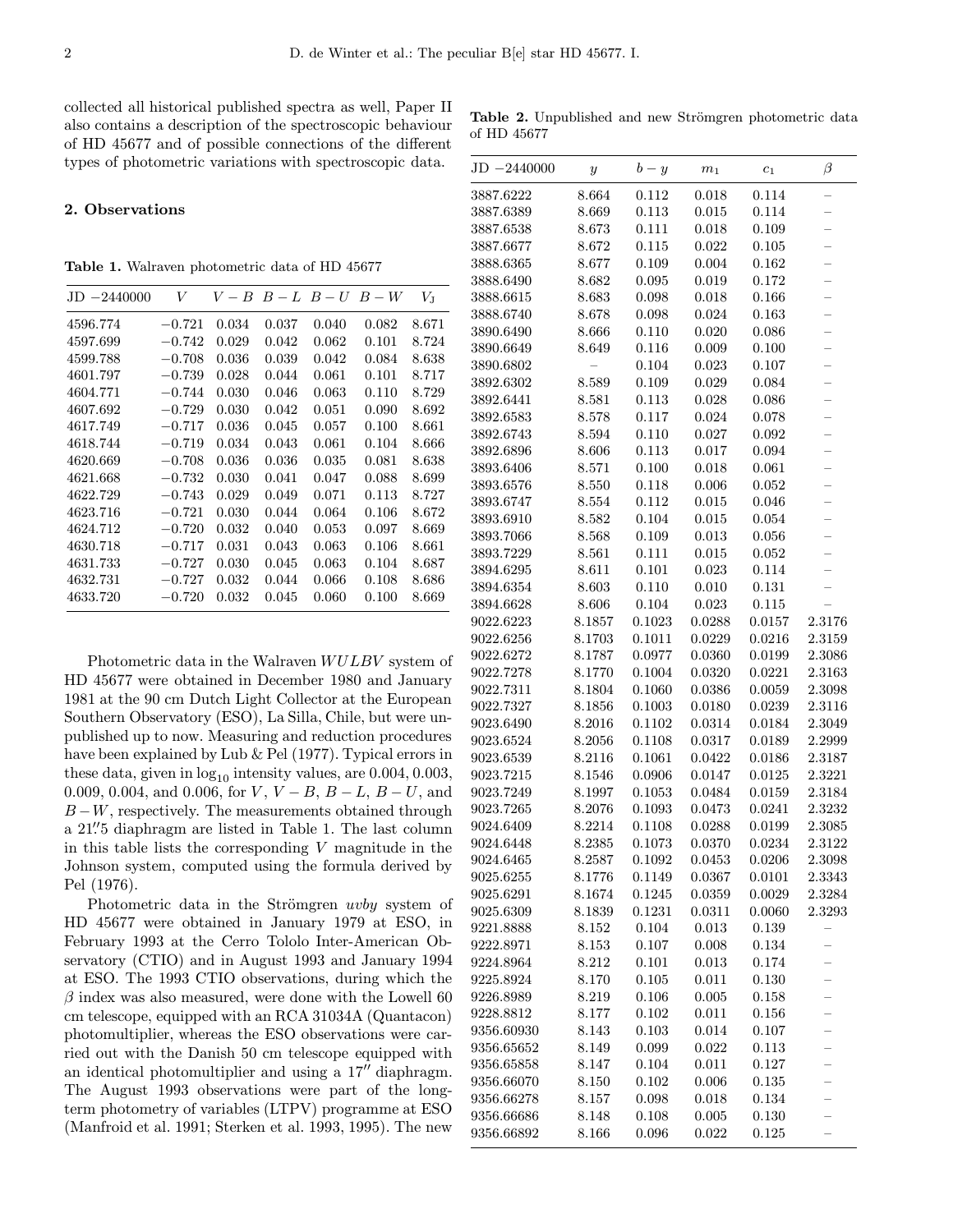Table 2. continued

Table 2. continued

| $JD - 2440000$ | $\boldsymbol{y}$ | $b - y$ | $m_1$    | c <sub>1</sub> | $\beta$                  |
|----------------|------------------|---------|----------|----------------|--------------------------|
| 9356.67090     | 8.154            | 0.103   | 0.009    | 0.138          |                          |
| 9356.67500     | 8.151            | 0.104   | 0.009    | 0.131          |                          |
| 9356.67836     | 8.147            | 0.105   | 0.014    | 0.114          |                          |
| 9356.68038     | 8.145            | 0.108   | 0.010    | 0.126          | $\overline{a}$           |
| 9356.68252     | 8.152            | 0.107   | 0.003    | 0.141          |                          |
| 9356.68460     | 8.153            | 0.103   | 0.013    | 0.132          |                          |
| 9356.68668     | 8.170            | 0.100   | 0.021    | 0.124          | $\overline{a}$           |
| 9356.68884     | 8.157            | 0.104   | 0.016    | 0.118          | $\overline{a}$           |
| 9356.69010     | 8.155            | 0.104   | 0.015    | 0.127          | $\overline{a}$           |
| 9356.69378     | 8.151            | 0.109   | 0.004    | 0.129          | $\overline{a}$           |
| 9356.69740     | 8.157            | 0.106   | 0.009    | 0.129          | $\overline{a}$           |
| 9356.70114     | 8.159            | 0.106   | 0.000    | 0.150          |                          |
| 9356.70488     | 8.153            | 0.101   | 0.022    | 0.121          | $\frac{1}{1}$            |
| 9356.70692     | 8.164            | 0.104   | 0.005    | 0.147          | $\overline{a}$           |
| 9356.70902     | 8.159            | 0.104   | 0.010    | 0.134          |                          |
| 9356.71118     | 8.170            | 0.095   | 0.017    | 0.138          |                          |
| 9357.60288     | 8.177            | 0.097   | 0.021    | 0.123          | $\overline{a}$           |
| 9357.64538     | 8.174            | 0.088   | 0.031    | 0.144          |                          |
| 9357.64730     | 8.162            | 0.098   | 0.019    | 0.147          |                          |
| 9357.64920     | 8.164            | 0.100   | 0.018    | 0.150          |                          |
| 9357.65110     | 8.178            | 0.084   | 0.029    | 0.155          |                          |
| 9357.65308     | 8.167            | 0.093   | 0.025    | 0.145          |                          |
| 9357.65496     | 8.167            | 0.098   | 0.020    | 0.144          |                          |
| 9357.65688     | 8.161            | 0.096   | 0.022    | 0.154          |                          |
| 9357.65888     | 8.166            | 0.092   | 0.023    | 0.152          | $\overline{a}$           |
| 9357.66078     | 8.169            | 0.096   | 0.016    | 0.153          | $\overline{a}$           |
| 9357.66270     | 8.166            | 0.099   | 0.018    | 0.145          | $\overline{a}$           |
| 9357.66466     | 8.169            | 0.094   | 0.020    | 0.153          | $\overline{a}$           |
| 9357.66666     | 8.169            | 0.093   | 0.024    | 0.145          |                          |
| 9357.66856     | 8.170            | 0.098   | 0.017    | 0.156          | $\overline{a}$           |
| 9357.67048     | 8.163            | 0.097   | 0.019    | 0.157          | $\overline{a}$           |
| 9357.67240     | 8.169            | 0.088   | 0.033    | 0.142          | $\overline{a}$           |
| 9357.67430     | 8.159            | 0.100   | 0.018    | 0.148          | $\overline{a}$           |
| 9357.67624     | 8.166            | 0.094   | 0.022    | 0.155          |                          |
| 9357.67816     | 8.163            | 0.096   | 0.020    | 0.149          |                          |
| 9357.68008     | 8.163            | 0.100   | 0.014    | 0.156          | $\frac{1}{100}$          |
| 9357.68206     | 8.161            | 0.102   | 0.014    | 0.155          |                          |
| 9357.68400     | 8.170            | 0.093   | 0.025    | 0.147          |                          |
| 9357.68588     | 8.174            | 0.092   | 0.020    | 0.162          |                          |
| 9357.68780     | 8.171            | 0.100   | 0.014    | $\,0.158\,$    | -                        |
| 9357.68968     | 8.170            | 0.090   | 0.028    | 0.150          |                          |
| 9357.69160     | 8.169            | 0.094   | 0.021    | 0.158          | $\overline{a}$           |
| 9357.69352     | 8.169            | 0.095   | 0.022    | 0.148          | ÷                        |
| 9358.57532     | 8.160            | 0.097   | 0.006    | 0.118          | $\overline{a}$           |
| 9358.61388     | 8.172            | 0.087   | 0.011    | 0.125          |                          |
| 9358.61578     | 8.177            | 0.092   | 0.013    | 0.115          | $\overline{\phantom{0}}$ |
| 9358.61978     | 8.170            | 0.093   | 0.007    | 0.114          |                          |
| 9358.62178     | 8.167            | 0.093   | 0.009    | 0.118          | $\overline{a}$           |
| 9358.62308     | 8.162            | 0.100   | 0.001    | 0.118          | $\overline{a}$           |
| 9358.62520     | 8.165            | 0.090   | 0.013    | 0.122          | $\overline{a}$           |
| 9358.62716     | 8.177            | 0.093   | 0.006    | 0.127          | $\frac{1}{1}$            |
| 9358.62922     | 8.166            | 0.094   | 0.011    | 0.108          | $\overline{a}$           |
| 9358.63128     | 8.168            | 0.092   | 0.014    | 0.109          | $\overline{a}$           |
| 9358.63486     | 8.180            | 0.087   | 0.019    | 0.108          |                          |
| 9358.63696     | 8.166            | 0.096   | 0.005    | 0.117          |                          |
| 9358.63826     | 8.176            | 0.101   | $-0.009$ | 0.143          | $\overline{a}$           |

| $JD -2440000$ | $\boldsymbol{y}$ | $b-y$ | m <sub>1</sub> | c <sub>1</sub> | $\beta$                  |
|---------------|------------------|-------|----------------|----------------|--------------------------|
| 9358.64034    | 8.171            | 0.099 | 0.004          | 0.110          |                          |
| 9358.64246    | 8.162            | 0.098 | 0.008          | 0.115          |                          |
| 9358.64458    | 8.172            | 0.089 | 0.014          | 0.117          | $\overline{\phantom{0}}$ |
| 9358.64672    | 8.172            | 0.093 | 0.013          | 0.118          | $\overline{\phantom{0}}$ |
| 9358.64870    | 8.171            | 0.095 | 0.007          | 0.121          | $\overline{\phantom{0}}$ |
| 9358.65070    | 8.179            | 0.087 | 0.015          | 0.119          | $\overline{a}$           |
| 9358.65282    | 8.175            | 0.098 | $-0.003$       | 0.123          | $\overline{a}$           |
| 9358.65690    | 8.170            | 0.095 | 0.010          | 0.109          | $\overline{a}$           |
| 9358.65900    | 8.169            | 0.099 | 0.003          | 0.112          | $\overline{a}$           |
| 9358.66098    | 8.171            | 0.091 | 0.015          | 0.115          | $\overline{a}$           |
| 9358.66306    | 8.173            | 0.099 | 0.001          | 0.121          | $\overline{a}$           |
| 9358.66514    | 8.166            | 0.099 | 0.004          | 0.114          | $\equiv$                 |
| 9358.66720    | 8.168            | 0.093 | 0.008          | 0.120          | $\equiv$                 |
| 9358.66908    | 8.193            | 0.100 | $-0.003$       | 0.137          | $\overline{a}$           |
| 9358.67118    | 8.167            | 0.101 | 0.001          | 0.111          | $\overline{a}$           |
| 9358.69634    | 8.190            | 0.098 | $-0.001$       | 0.130          | $\equiv$                 |
| 9358.69840    | 8.164            | 0.102 | 0.004          | 0.104          | $\overline{a}$           |
| 9358.70046    | 8.177            | 0.090 | 0.018          | 0.104          | $\overline{a}$           |
| 9358.70400    | 8.182            | 0.096 | 0.012          | 0.101          | $\overline{a}$           |
| 9358.70610    | 8.172            | 0.103 | 0.001          | 0.110          | $\overline{a}$           |
| 9358.70820    | 8.173            | 0.093 | 0.010          | 0.110          | $\overline{a}$           |
| 9358.71032    | 8.173            | 0.093 | 0.011          | 0.108          | $\overline{a}$           |
| 9358.71240    | 8.168            | 0.095 | 0.016          | 0.096          | $\equiv$                 |
| 9358.71566    | 8.177            | 0.102 | 0.000          | 0.119          | $\overline{a}$           |
| 9358.71776    | 8.166            | 0.097 | 0.012          | 0.099          | $\overline{a}$           |
| 9358.71986    | 8.170            | 0.099 | 0.004          | 0.110          | $\overline{\phantom{0}}$ |
| 9358.72200    | 8.174            | 0.094 | 0.011          | 0.107          | $\overline{a}$           |
| 9358.72720    | 8.172            | 0.096 | 0.008          | 0.106          | $\overline{a}$           |
| 9358.72942    | 8.170            | 0.104 | $-0.006$       | 0.120          | $\equiv$                 |
| 9358.73158    | 8.168            | 0.102 | 0.000          | 0.108          | $\overline{a}$           |
| 9358.73578    | 8.171            | 0.105 | $-0.003$       | 0.103          | $\overline{a}$           |
| 9358.73782    | 8.170            | 0.100 | 0.006          | 0.108          |                          |
| 9358.73994    | 8.168            | 0.099 | 0.002          | 0.110          | $\overline{a}$           |
|               |                  |       |                |                |                          |

Strömgren photometric data are listed in Table 2. Typical errors in these data are  $0.^{\rm m}007, 0.^{\rm m}008, 0.^{\rm m}010,$  and  $0.^{\rm m}012$ for  $y, b - y, m_1,$  and  $c_1$ , respectively.

Johnson UBV photometric data of HD 45677 were obtained with the Bochum 61 cm telescope at ESO during two observing runs in February 1977 and in January 1979. Additional Cousins VRI photometry was observed with the ESO 50 cm telescope at La Silla in December 1980, but both were again not published up to now. Furthermore, new observations in the Johnson/Cousins  $UBV(RI)_{\text{C}}$  photometric system were obtained during observing runs in March and December 1992, December 1993 and January 1994 on the ESO 50 cm and 1 m photometric telescopes at La Silla. Both telescopes were equipped with an EMI 9658RA photomultiplier, using a 7"5 diaphragm. Typical errors are  $0^{m}01$ ,  $0^{m}01$ ,  $0^{m}02$ ,  $0^{m}01$ ,  $0^{m}02$  for the  $V, B-V, U-B, V-R$  and  $V-I$  data, respectively. The new  $UBV(RI)_{\text{C}}$  data are listed in Table 3.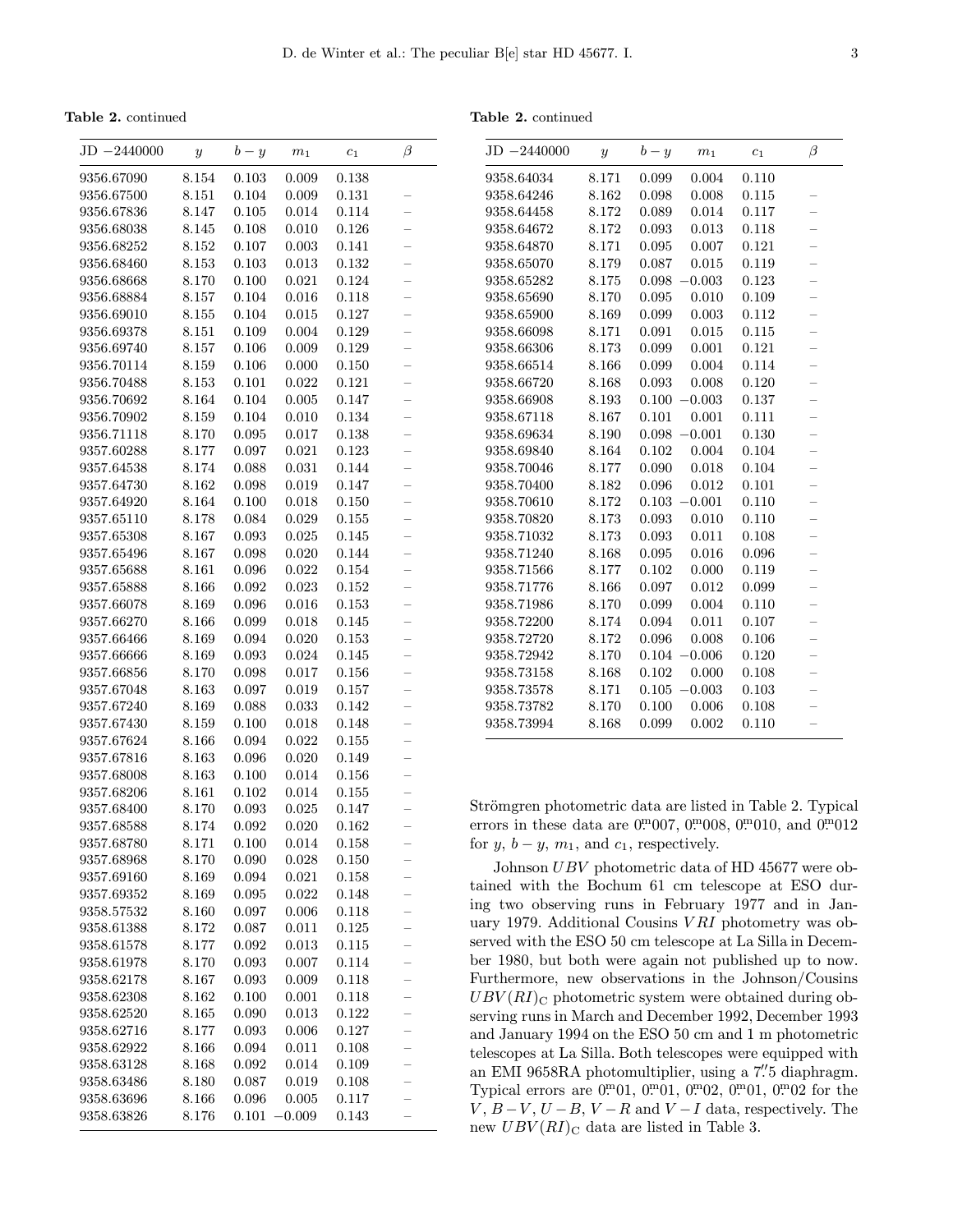**Table 3.** Unpublished and new  $UBV(RI)_{\text{C}}$  observations of Table 3. continued HD 45677

|                   |       | $JD -2440000$                                                   | $\boldsymbol{V}$ |      | $U-B$     | $B-V$      | $V-R$ |                  | $V-I$     |
|-------------------|-------|-----------------------------------------------------------------|------------------|------|-----------|------------|-------|------------------|-----------|
| $V-R$             | $V-I$ | 3902.3                                                          | 8.647            |      | $-0.663$  | 0.072      |       |                  |           |
| $\qquad \qquad -$ |       | 4589.734                                                        | 8.660            |      |           |            | 0.279 |                  | 0.403     |
|                   |       | 4590.794                                                        | 8.713            |      |           |            | 0.279 |                  | 0.392     |
|                   |       | 8700.305                                                        | 7.958            |      | $-0.618$  | 0.073      | 0.177 |                  | 0.348     |
|                   |       | 8702.317                                                        | 7.940            |      | $-0.638$  | 0.081      | 0.186 |                  | $0.329\,$ |
|                   |       | 8706.230                                                        | 7.941            |      | $-0.595$  | 0.069      | 0.195 |                  | 0.341     |
|                   |       | 8707.260                                                        | 7.935            |      | $-0.620$  | 0.063      | 0.177 |                  | 0.318     |
|                   |       | 8957.810                                                        | 8.049            |      | $-0.657$  | 0.074      | 0.207 |                  | 0.331     |
|                   |       | 8958.774                                                        | 8.105            |      | $-0.589$  | 0.055      | 0.199 |                  | 0.306     |
|                   |       | 8960.781                                                        | 8.073            |      | $-0.655$  | 0.067      | 0.209 |                  | 0.316     |
|                   |       | 9347.3322                                                       | 8.14             |      | $-0.62$   | 0.09       | 0.24  |                  | 0.37      |
|                   |       | 9347.3485                                                       | 8.15             |      | $-0.60$   | 0.07       | 0.25  |                  | 0.37      |
|                   |       | 9348.2546                                                       | 8.15             |      | $-0.56$   | 0.03       | 0.25  |                  | 0.35      |
|                   |       | 9348.8209                                                       | 8.13             |      | $-0.53$   | $\rm 0.04$ | 0.23  |                  | 0.33      |
|                   |       | 9349.2523                                                       | 8.07             |      | $-0.64$   | 0.07       | 0.25  |                  | 0.37      |
|                   |       | 9370.7534                                                       | 8.145            |      | $-0.547$  | 0.045      | 0.241 |                  | 0.403     |
|                   |       | 9371.6530                                                       | 8.117            |      | $-0.617$  | 0.135      | 0.211 |                  | 0.330     |
|                   |       | 9371.7253                                                       | 8.134            |      | $-0.599$  | 0.117      | 0.209 |                  | 0.341     |
|                   |       | 9371.7796                                                       | 8.146            |      | $-0.622$  | 0.165      | 0.221 |                  |           |
|                   |       |                                                                 |                  |      |           |            |       |                  |           |
|                   |       |                                                                 |                  |      |           |            |       |                  |           |
|                   | -     |                                                                 |                  |      |           |            |       |                  |           |
|                   | -     | <b>Table 4.</b> Unpublished <i>JHKLM</i> photometry of HD 45677 |                  |      |           |            |       |                  |           |
|                   |       |                                                                 |                  |      |           |            |       |                  |           |
|                   |       | $JD -2440000$                                                   |                  | J    | $H_{\rm}$ | Κ          | L     | $\boldsymbol{M}$ |           |
|                   |       |                                                                 |                  |      |           |            |       |                  |           |
|                   |       | 3922.404                                                        |                  | 7.79 | 6.49      | 4.83       | 2.13  | 1.07             |           |
|                   |       | 3925.406                                                        |                  | 7.70 | 6.44      | 4.63       | 1.94  | 1.00             |           |
|                   |       | 4299.622                                                        |                  | 7.93 | 6.76      | 4.81       | 2.11  | 1.30             |           |
|                   |       | 4307.518                                                        |                  | 7.91 | 6.79      | 4.86       | 2.22  | 1.35             |           |
|                   |       | 4618.729                                                        |                  | 7.65 | 6.69      | 4.80       | 2.16  | 1.21             |           |

Near-IR photometric measurements in the ESO JHKLM system (Bouchet et al. 1989, 1991) of HD 45677 were obtained in February 1979, March 1980 and January 1981, respectively, using the ESO 1 m telescope at La Silla. During these observations the telescope was equipped with an InSb detector. The observations were made through a 15" diaphragm. Sky subtraction was achieved by chopping, with a frequency of 8 Hz, in the east-west direction with a throw of  $30''$  amplitude. Typical errors in the data are  $0^{m}04$ ,  $0^{m}04$ ,  $0^{m}03$ ,  $0^{m}05$ ,  $0^{m}06$  for the J, H, K, L and M magnitudes, respectively. These data are listed in Table 4.

4621.721 7.58 6.74 4.81 2.19 1.28

## 3. Transformation formulae for visual magnitudes

To study the photometric behaviour of HD 45677 we have analyzed in Paper II the data listed in the last section, together with data from the literature. To be able to compare the visual magnitudes measured in the different photometric systems, we transformed all visual data to V

| $JD -2440000$ | V     | $U-B$        | $B-V$       | $V - R$                  | $V-I$                    |
|---------------|-------|--------------|-------------|--------------------------|--------------------------|
| 3124.5        | 8.568 | $-0.646$     | 0.041       |                          |                          |
| 3177.560      | 8.542 | $-0.674$     | 0.024       |                          |                          |
| 3177.619      | 8.543 | $-0.662$     | 0.022       |                          | $\frac{1}{1}$            |
| 3177.658      | 8.540 | $-0.664$     | 0.023       |                          |                          |
| 3177.678      | 8.542 | $-0.659$     | 0.020       |                          |                          |
| 3177.729      | 8.546 | $-0.648$     | 0.020       | $\overline{a}$           | $\overline{a}$           |
| 3178.602      | 8.543 | $-0.656$     | 0.043       |                          |                          |
| 3178.613      | 8.530 | $-0.670$     | 0.028       |                          |                          |
| 3178.623      | 8.526 | $-0.692$     | 0.030       | $\overline{a}$           | $\overline{a}$           |
| 3178.654      | 8.530 | $-0.660$     | 0.022       | $\equiv$                 | $\equiv$                 |
| 3178.671      | 8.522 | $-0.661$     | 0.031       |                          |                          |
| 3178.687      | 8.517 | $-0.668$     | 0.035       | $\overline{\phantom{0}}$ | -                        |
| 3179.538      | 8.514 | $-0.679$     | 0.043       | -                        | $\overline{\phantom{0}}$ |
| 3179.555      | 8.498 | $-0.682$     | 0.042       |                          |                          |
| 3179.564      | 8.501 | $-0.679$     | 0.041       |                          | ÷,                       |
| 3179.580      | 8.503 | $-0.685$     | 0.038       |                          |                          |
| 3179.597      | 8.509 | $-0.683$     | 0.045       |                          | $\overline{a}$           |
| 3179.605      | 8.515 | $-0.682$     | 0.032       | $\overline{\phantom{0}}$ | -                        |
| 3179.623      | 8.507 | $-0.672$     | 0.054       |                          |                          |
| 3180.738      | 8.547 | $-0.647$     | 0.028       | $\overline{\phantom{0}}$ | $\overline{a}$           |
| 3181.542      | 8.558 | $-0.641$     | 0.042       | $\equiv$                 | $\overline{a}$           |
| 3181.558      | 8.563 | $-0.655$     | 0.041       |                          | $\overline{\phantom{0}}$ |
| 3181.573      | 8.557 | $-0.645$     | 0.037       |                          | $\overline{a}$           |
| 3181.580      | 8.559 | $-0.653$     | 0.035       |                          | $\overline{a}$           |
| 3181.719      | 8.564 | $-0.620$     | 0.050       |                          | -                        |
| 3181.729      | 8.549 | $-0.630$     | 0.056       |                          |                          |
| 3182.534      | 8.483 | $-0.669$     | 0.050       |                          |                          |
| 3182.549      | 8.479 | $-0.655$     | 0.047       |                          |                          |
| 3182.679      | 8.485 | $-0.667$     | 0.038       | $\overline{\phantom{0}}$ | $\overline{a}$           |
| 3183.572      | 8.505 | $-0.725$     | 0.055       |                          |                          |
| 3183.581      | 8.467 | $-0.717$     | 0.052       |                          |                          |
| 3183.608      | 8.484 | $-0.718$     | 0.039       | $\overline{a}$           | $\overline{a}$           |
| 3183.616      | 8.482 | $-0.721$     | 0.050       | $\overline{a}$           | $\overline{a}$           |
| 3183.628      | 8.479 | $-0.710$     | 0.039       |                          |                          |
| 3183.635      | 8.480 | $-0.712$     | 0.047       | $\overline{a}$           | $\overline{a}$           |
| 3183.649      | 8.468 | $-0.716$     | 0.055       | $\overline{\phantom{0}}$ | $\overline{\phantom{0}}$ |
| 3183.658      | 8.473 | $-0.707$     | 0.048       |                          |                          |
| 3183.673      | 8.493 | $-0.697$     | 0.046       | $\overline{\phantom{0}}$ |                          |
| 3183.683      | 8.463 | $-0.702$     | 0.047       | $\overline{a}$           |                          |
| 3183.691      | 8.505 | $-0.702$     | $\,0.036\,$ |                          |                          |
| 3184.536      | 8.510 | $-0.680$     | 0.034       |                          |                          |
| 3184.545      | 8.522 | $-0.681$     | 0.021       |                          |                          |
| 3184.554      | 8.521 | $-0.673$     | 0.028       | $\overline{\phantom{0}}$ | $\overline{a}$           |
| 3184.563      | 8.511 | $-0.680$     | 0.035       | $\overline{a}$           | $\overline{\phantom{a}}$ |
| 3184.596      | 8.520 | $-0.678$     | 0.034       |                          |                          |
| 3184.606      | 8.522 | $-0.674$     | 0.028       | $\overline{a}$           | $\overline{a}$           |
| 3184.620      | 8.519 | $-0.684$     | 0.042       | $\overline{a}$           | $\overline{a}$           |
| 3184.630      | 8.527 | $-0.676$     | 0.034       | $\overline{a}$           | $\overline{a}$           |
| 3184.639      | 8.528 | $-0.675$     | 0.029       | $\overline{a}$           | $\overline{a}$           |
| 3184.647      | 8.527 | $\!-0.668\!$ | 0.033       | $\overline{a}$           |                          |
| 3184.661      | 8.531 | $-0.682$     | 0.030       |                          | $\overline{a}$           |
| 3184.669      | 8.518 | $-0.675$     | 0.039       | $\overline{a}$           |                          |
| 3184.679      | 8.523 | $-0.682$     | 0.034       |                          |                          |
| 3897.4        | 8.673 | $-0.663$     | 0.055       | -<br>$\overline{a}$      | $\overline{\phantom{a}}$ |
| 3898.4        | 8.725 | $-0.622$     | 0.053       |                          |                          |
| 3899.4        | 8.665 | $-0.651$     | 0.082       |                          |                          |